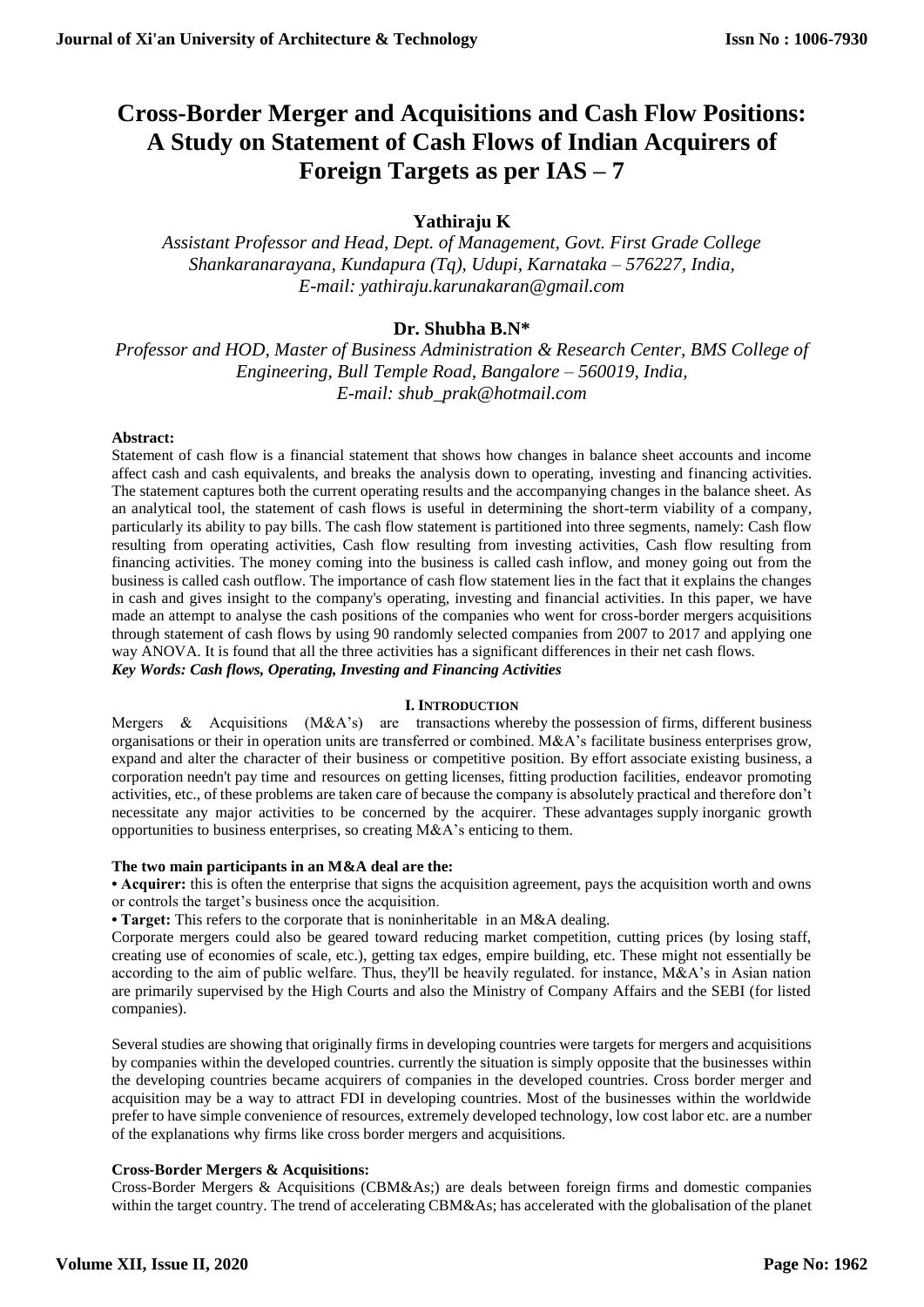economy. The 1990's were extraordinarily vital for CBM&As; with nearly a 200% jump within the volume of such deals in the Asia Pacific region. the explanation for the prominence of this region was the gap up and relief of states there, that provided a significant boost to such deals.

#### **Statement of Cash Flows**

An examination of a company's cash inflows and outflows throughout a particular period is termed as analysis of cash flow statement. The analysis begins with a gap balance and generates a closing balance when accounting for all money receipts and paid expenses throughout the period. The statement of cash flow is commonly used for monetary reportage functions. In financial accounting, a income statement, conjointly referred to as statement of cash flows, may be a financial statement that shows however changes in record accounts and financial gain have an effect on money and cash equivalents, and breaks the analysis all the way down to operating, investing and financing activities. The statement captures each this operative results and therefore the incidental to changes within the record. As associate degree analytical tool, the statement of cash flows is beneficial in decisive the short-run viability of an organization, significantly its ability to pay bills.

International accounting standard 7(IAS 7) Statement of cash Flows needs associate degree entity to present a statement of cash flows as an integral a part of its primary financial statements. cash flows are classified and given into operating activities (either exploitation the 'direct' or 'indirect' method), investing activities or financing activities, with the latter 2 classes usually given on a gross basis.

### **Objective of IAS 7**

The objective of IAS 7 is to require the presentation of data concerning the historical changes in cash and cash equivalents of an entity by means that of a statement of cash flows, that classifies cash flows throughout the period consistent with operative, investing, and financing activities.

### **Presentation of the Statement of money Flows**

Cash flows should be analysed between operating, investing and financing activities.

Key principles such that by IAS seven for the preparation of a statement of money flows are as follows:

**1. operating Activities** are the most revenue-producing activities of the entity that aren't investment or financing activities, therefore operative money flows embody cash received from customers and cash paid to suppliers and staff.

**2. investing Activities** are the acquisition and disposal of long-run assets and different investments that aren't thought-about to be money equivalents.

**3. funding Activities** are activities that alter the equity capital and borrowing structure of the entity.

- $\checkmark$  Interest and dividends received and paid is also classified as operative, investing, or financing cash flows, given that they're classified systematically from period to period.
- $\checkmark$  Cash flows arising from taxes on financial gain are unremarkably classified as operative, unless they will be specifically known with funding or investment activities.
- $\checkmark$  For operative cash flows, the direct methodology of presentation is encouraged, however the indirect methodology is suitable.

The statement of cash flow is ready mistreatment the direct methodology or indirect method. The direct methodology shows every major category of gross cash receipts and gross cash payments. Whereas the indirect methodology adjusts accounting profit or loss for the results of non-cash transactions.

### **II. REVIEW OF LITERATURE**

**Rabi Narayan Kar, Munim Kumar Barai, Yasushi Suzuki, Minakshi (2015)<sup>1</sup>** explored and documented evolution and trends of CBM&A's and necessary factors in them, and additionally analysed the explanations for CBM& A's in rising economies. A hybrid methodology i.e. survey of relevant content and different ways for various knowledge were used on a sample comprising CBM $\&$ amp;A's in india between 1990 to 2011. The study found that the most outgoing deals from india head to developed capital markets. In arriving deals, cashrich companies are targeted. the most motive of Indian CBM&A's is to look for high line revenue growth by adding new capabilities and assets, product diversification and market entry.

**P.C. Narayan, M. Thenmozhi (2014)<sup>2</sup>** investigated whether or not CBM&A's involving rising markets either as acquirers or as targets produce worth, and the way the performance outcome in such acquisitions is compact by deal-specific characteristics. They used Wilcoxon Signed Rank check and OLS regression. The sample comprised cross border acquisition transactions between 1999 to 2007 listed in SDC Pt information, wherever the domicile country of either the acquirer or target belongs to "Emerging and Developing countries" list in International Bank for Reconstruction and Development web site. The study found terribly pronounced worth destruction once rising market companies acquire targets in developed markets. this might flow from to the restricted expertise among rising market companies to undertake cross border acquisitions. However, once developed market companies acquire targets from rising markets, there's a 50% likelihood of value-creation, the result being favourable influenced by pre-acquisition performance of the 2 companies, relative size of target and cash (not stock-swap) as mode of payment.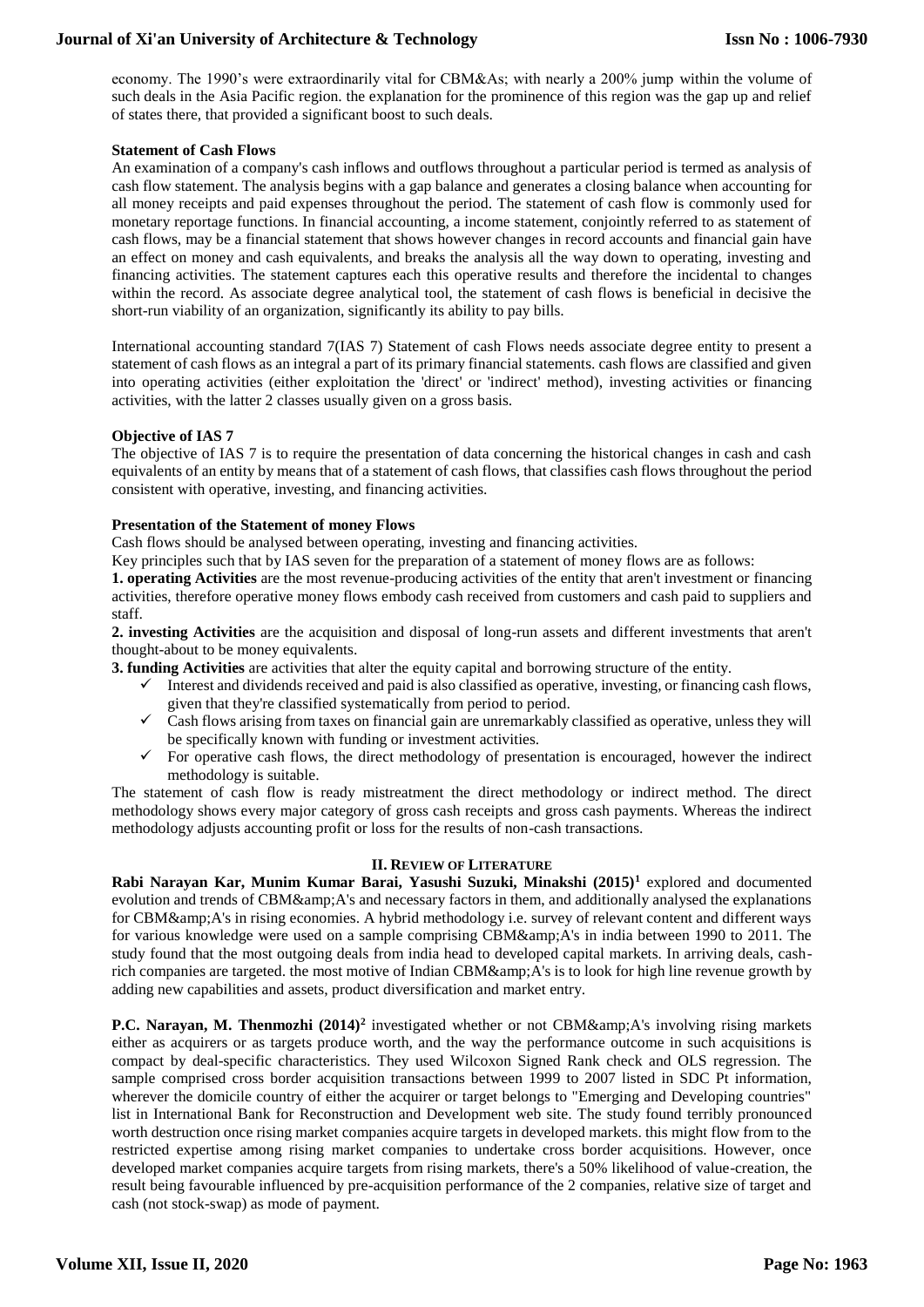**Erik Devos, Palani-Rajan Kadapakkam, Srinivasan Krishnamurthy (2009)<sup>3</sup>** examined the worth creation in mergers through comparison taxes, market power and potency, for this study they thought-about mergers happened between 1980 to 2004, with a internet of 264 mergers covering eight industries, by adopting worth line forecast of money flows to the exploit, target and combined companies, they finished voice communication tax saving contributes for one.64% in extra worth and remaining eight.38% were through in operation synergies. Overall this analysis recommend that mergers generate gains by up resource allocation instead of by reducing tax payments or increasing market power of the combined firm.

**Devan Mescall (2011)<sup>4</sup>** investigated the results of tax advantages and prices on acquisition premia, the importance of tax risk and uncertainty encompassing tax prices associated with transfer valuation on the valuation of a target and its future cash flows and the role of tax social control across tax authorities on the behavior of multinationals. multivariate analysis is used for this study. Responses from forty five partners and thirty one managers for a complete sample of seventy six transfer valuation specialists were incorporated. investigator found that the acquirers cut back the premia on their bid to mirror the magnified transfer valuation risk related to the longer term operations of the target. This result seems to be stronger in companies with larger transfer valuation uncertainty, specifically targets with high levels of holding. It suggests that the primary repository proof that acquirers take into account the danger and uncertainty of tax prices on future operations once estimating the worth of a target to the firm.

Satish Kumar, Lalit K. Bansal (2008)<sup>5</sup> analysed whether or not the businesses whereas going for mergers and acquisitions (M&amp:A) management smell money natural action or/and in operation synergy in numerous ways that. They additionally tried to come up with that potential natural action or not, is that the necessary issue. The aim of this study is to search out out whether or not the claims created by the company sector whereas going for M& As; to come up with natural action, are being achieved or not in Indian context. This empirical study is predicated on secondary money knowledge and tabulation, magnitude relation analysis, correlation etc. is being employed for analysis. This study is an extension of M&A performance analysis, that has been conducted principally in developed nations on their companies, to Indian companies by taking considerably sizable amount of cases. The results indicate that in several cases of M&As;, the exploit companies were able to generate natural action in long-standing time, which will be within the variety of higher income, a lot of business, diversification, value cuttings etc.

Anirban Ghatak (2012)<sup>6</sup> studied however way M&amp;A's within the post-reform era helped Indian companies improve their money performance, by exploitation the mounted Effects Model and Random Effects Model (REM). The sample comprised fifty two listed medicine and pharmaceutical firms that incorporated over the amount from 2005 to 2010. He found that profitableness of companies depended directly on their size, commerce efforts and exports and imports intensities, however reciprocally on market share and demand for his or her product. The analysis finished by suggesting that the M $\&$ amp; A's don't have a major impact on profitableness within the longterm probably because of the resultant unskillfulness and entry of recent companies in the market.

**Wang, Daojuan; Moini, Hamid**  $(2012)^7$  **determined the motives of cross-border M&A's, and the way** external and internal factors influence companies' selections of selected Danish firms, they used survey form and multiple case-study techniques. high Executives of one hundred forty Danish firms (29 skilled the questionnaire) that were concerned in cross border M& A's between 2001 to 2011 were studied. the most motives were found to be increasing geographically, up product combine, achieving a lot of zoom, gaining economies of scale and exploit technical experience. Finally, they ended by stating the character of firms' business determined the motives for cross border M& A's.

### **Research Gap:**

From the Review of Literature, it is evident that many researchers analysed only free cash flows in valuing the deal rather than analysing the cash positions of the companies, hence there is a need to examine such cash flow positions of those companies who went for CBM&As in India. It is also important to identify the effect of such CBM&As on different cash generating activities in a long run.

#### **Statement of Problem:**

Despite the rapid growth in CBM&As, it is necessary to study the cash flows of the companies on different activities. This will help Indian firms to decide the reserves that they should have in cash and the amount to be generated and effectively maintain there cash positions in future as well and also helps while taking financial and operating decisions.

#### **Need & Importance of the Study:**

Cross-Border Mergers & Acquisitions have become an increasingly popular trend adopted by companies all over the world due to the inorganic growth opportunities they provide. India has emerged a hotspot for CBM&As with the number of deals going up rapidly over the years. As a result of this phenomenal increase in the global presence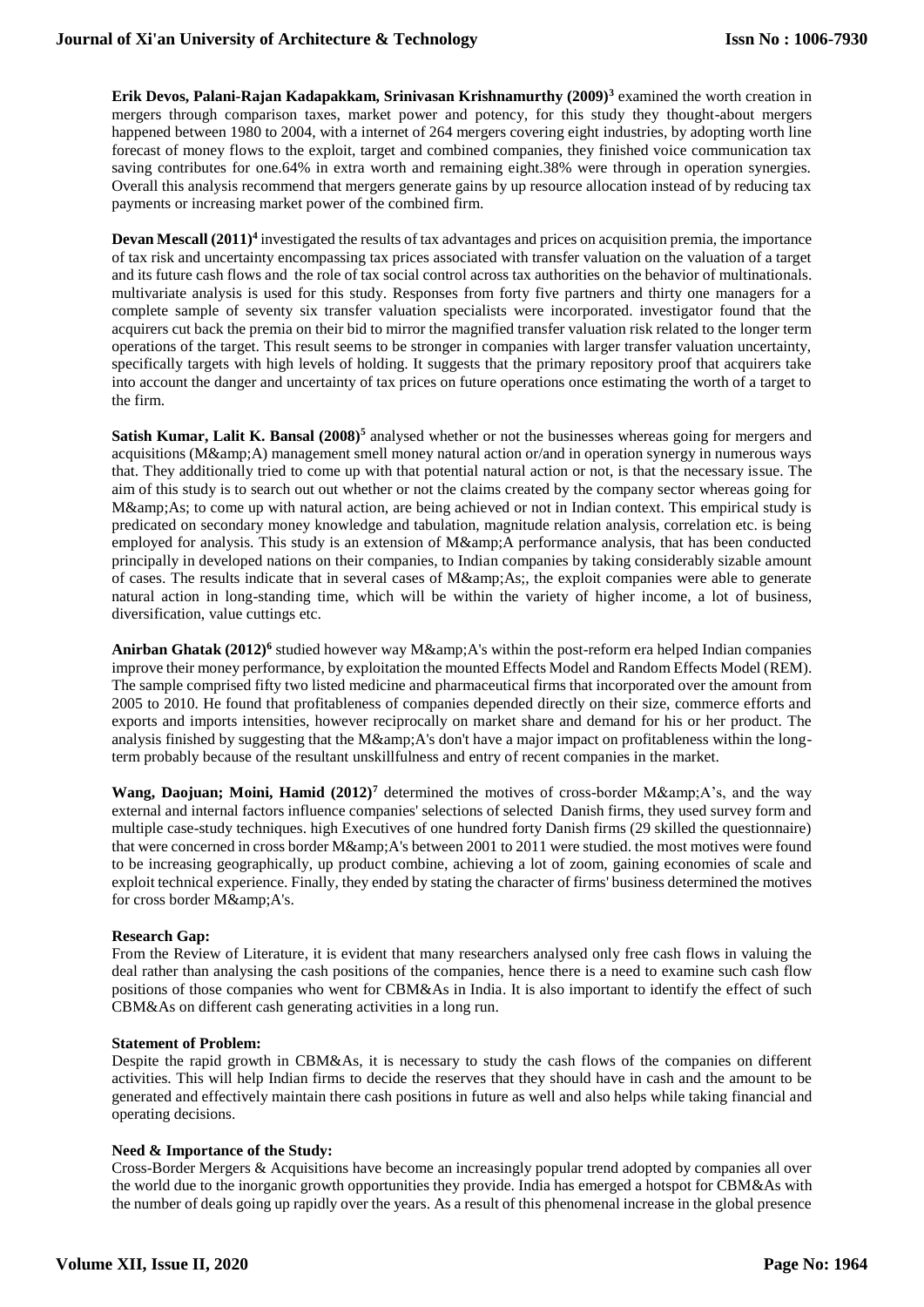of Indian companies, it becomes vital to measure the cash flow positions before and after the CBM&As, in order to understand whether the companies have sufficient funds to meet short term obligations and also to safeguard their solvency positions. This study will also help the policy maker to take better decisions for their business.

## **III. RESEARCH METHODOLOGY**

**Research Objective:** The primary objective of the study is to find out the cash flow position after CBM&As through analysing the statement of cash flows of selected companies who went for CBM&As. In order to facilitate this primary objective following specific objectives are framed:

- 1. To evaluate the cash flows from operating activities
- 2. To compare the cash flows from financing activities
- 3. To analyse the cash flows from investing activities

## **Type of Research:**

This research is a descriptive one as it studies the characteristics of the sample of companies identified. It aims to analyse the cash positions of the companies due to CBM&As through three different heads mentioned as per IAS - 7.

### **Sources of Data:**

The data used for this study has been obtained from secondary sources. The following sources have been tapped into to obtain details regarding CBM&As and research articles related to the same:

- $\checkmark$  CMIE Prowess database
- Proquest and JSTOR databases
- $\checkmark$  Moneycontrol website
- $\checkmark$  BSE website

#### **Sampling Technique:**

For the purpose of this study, simple random sampling has been used. In statistics, a simple random sample is a subset of individuals (a sample) chosen from a larger set (a population). Each individual is chosen randomly and entirely by chance, such that each individual has the same probability of being chosen at any stage during the sampling process. In this study, the sample has been chosen randomly from different industries. Preference has not been given to any specific industry or company.

#### **Sample Size:**

The sample chosen for this study includes Ninety CBM&As undertaken by different Indian companies belonging different industries. All the acquiring companies are listed on the BSE.

### **Scope of Study:**

All the deals studied in this paper have taken place between December, 2009 and June, 2017 and relating to Indian acquirers of foreign targets. Also the study restricted to the data available in CMIE Prowess database.

#### **Limitations of the Study:**

- $\checkmark$  Presence of time constraint in completion of the project
- $\checkmark$  Study of a limited number of companies undertaken
- $\checkmark$  Insufficiency of data

#### **Statistical Tools Used:**

One-way ANOVA has been used for this study. The One-way ANOVA helps to compare the means of two or more independent groups in order to determine whether there is statistical evidence that the associated population means are significantly different. We also used Standard Deviation in order to compare the deviation of selected company's cash flows in different activities.

#### **The hypotheses in this study are as follows:**

**Null Hypothesis 1:** There is no significant difference in the Net Cash Flow from Operating Activities of the companies under the study.

**Null Hypothesis 2:** There is no significant difference in the Net Cash Flow from Investing Activities of the companies under the study.

**Null Hypothesis 3:** There is no significant difference in the Net Cash Flow from Financing Activities of the companies under the study.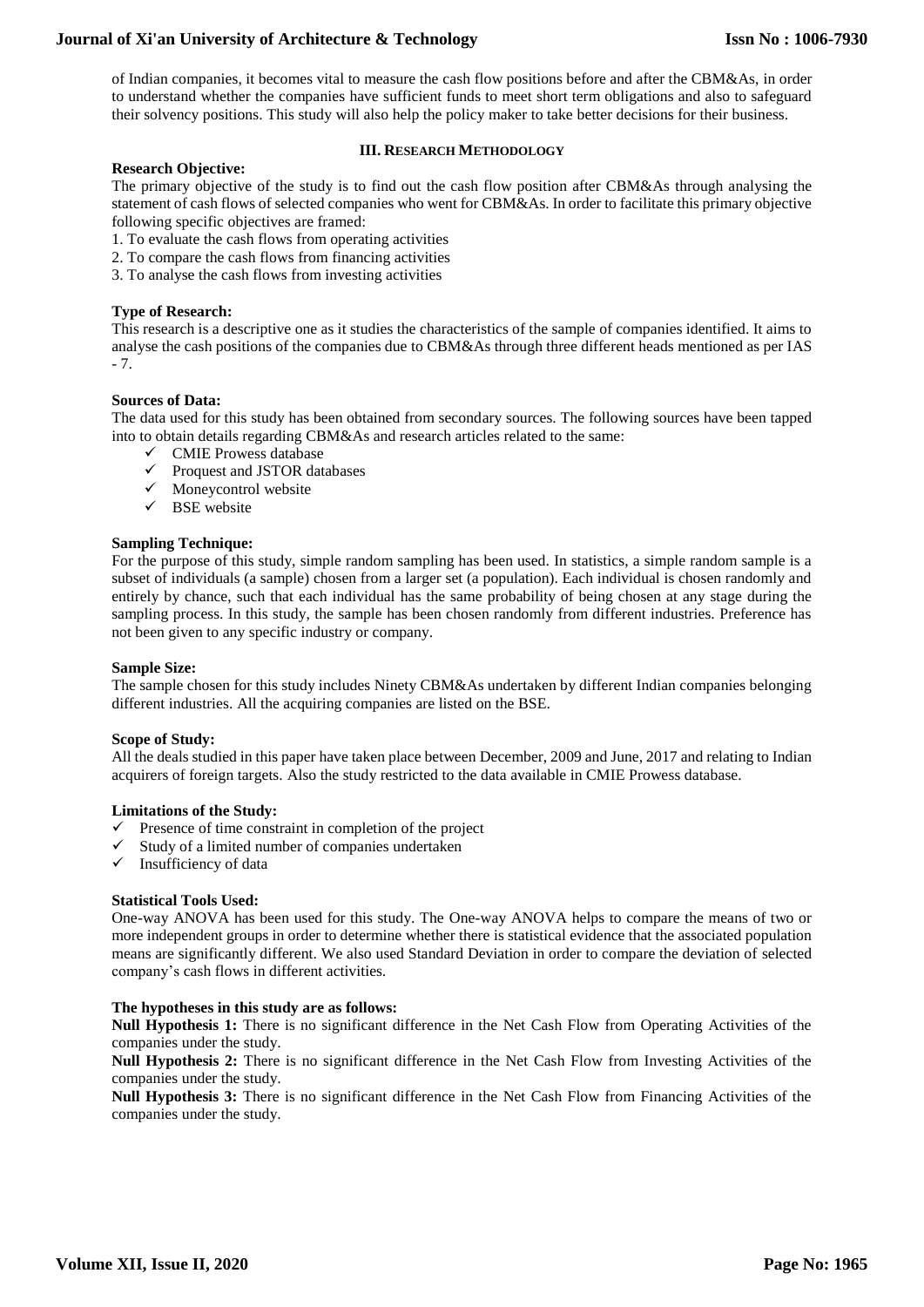| rabic 1. Net Cash Flows from Operating, Investing and Financial Activates (Ks. In Minions)<br><b>Cash Flows (as per Statement of Cash Flows)</b> |                             |          |                             |         |                             |         |  |  |
|--------------------------------------------------------------------------------------------------------------------------------------------------|-----------------------------|----------|-----------------------------|---------|-----------------------------|---------|--|--|
| Name of the                                                                                                                                      |                             |          |                             |         |                             |         |  |  |
| Company                                                                                                                                          | <b>Operating Activities</b> |          | <b>Investing Activities</b> |         | <b>Financing Activities</b> |         |  |  |
|                                                                                                                                                  | <b>Variance</b>             | S.D      | <b>Variance</b>             | S.D     | <b>Variance</b>             | S.D     |  |  |
| Apollo Tyres Ltd.                                                                                                                                | 4,653,041.41                | 2157.09  | 28,475,936.68               | 5336.28 | 11,662,875.39               | 3415.10 |  |  |
| Air Works India<br>Engg. Pvt ltd                                                                                                                 | 39,162.80                   | 197.90   | 853,232.77                  | 923.71  | 352,968.46                  | 594.11  |  |  |
| Ashok Leyland<br>Ltd.                                                                                                                            | 33,226,400.15               | 5764.23  | 11,224,836.15               | 3350.35 | 29,154,590.24               | 5399.50 |  |  |
| <b>Avantha Business</b><br>Solutions Ltd                                                                                                         | 432.79                      | 20.80    | 195,523.40                  | 442.18  | 6.02                        | 2.45    |  |  |
| <b>Banco Products</b><br>(India) Ltd.                                                                                                            | 43,300.71                   | 208.09   | 131,537.09                  | 362.68  | 202,421.46                  | 449.91  |  |  |
| Bharat Forge Ltd.                                                                                                                                | 7,960,306.97                | 2821.40  | 7,578,300.10                | 2752.87 | 7,848,601.74                | 2801.54 |  |  |
| <b>Bharat Heavy</b><br><b>Electricals Ltd</b>                                                                                                    | 296,339,617.69              | 17214.52 | 30,873,255.54               | 5556.37 | 21,161,862.92               | 4600.20 |  |  |
| Birlasoft (India)<br>Ltd.                                                                                                                        | 66,964.90                   | 258.78   | 60,953.82                   | 246.89  | 30,251.93                   | 173.93  |  |  |
| C G Power & Indl.<br>Solutions Ltd.                                                                                                              | 3,603,699.31                | 1898.34  | 384,588.17                  | 620.15  | 4,387,635.22                | 2094.67 |  |  |
| CHLLtd.                                                                                                                                          | 3,884.93                    | 62.33    | 15,056.48                   | 122.70  | 1,438.50                    | 37.93   |  |  |
| Cambridge<br>Technology Entps.<br>Ltd.                                                                                                           | 9,092.37                    | 95.35    | 10,137.32                   | 100.68  | 18,830.79                   | 137.23  |  |  |
| Camlin Fine<br>Sciences Ltd.                                                                                                                     | 5,481.95                    | 74.04    | 8,506.66                    | 92.23   | 2,167.28                    | 46.55   |  |  |
| Cigniti<br>Technologies Ltd.                                                                                                                     | 14,920.04                   | 122.15   | 176,840.83                  | 420.52  | 48,338.47                   | 219.86  |  |  |
| Covidh<br>Technologies Ltd.                                                                                                                      | 162.53                      | 12.75    | 1,283.00                    | 35.82   | 531.33                      | 23.05   |  |  |
| Cox & Kings Ltd.                                                                                                                                 | 2,457,235.56                | 1567.56  | 24, 147, 511. 49            | 4914.01 | 18,835,186.27               | 4339.95 |  |  |
| Crisil Ltd.                                                                                                                                      | 239,212.92                  | 489.09   | 552,554.16                  | 743.34  | 442,369.18                  | 665.11  |  |  |
| <b>Datamatics Global</b><br>Services Ltd.                                                                                                        | 15,755.43                   | 125.52   | 55,046.27                   | 234.62  | 72,685.98                   | 269.60  |  |  |
| Dion Global<br>Solutions Ltd.                                                                                                                    | 44,336.59                   | 210.56   | 314,985.26                  | 561.24  | 299,756.01                  | 547.50  |  |  |
| Dr. Reddy'S<br>Laboratories Ltd.                                                                                                                 | 35,642,878.57               | 5970.17  | 2,226,670.24                | 1492.20 | 40,360,453.16               | 6352.99 |  |  |
| <b>Eclerx Investments</b><br>Ltd.                                                                                                                | 0.85                        | $0.92\,$ | 0.98                        | 0.99    | 0.11                        | 0.33    |  |  |
| E I D-Parry (India)<br>Ltd.                                                                                                                      | 1,723,188.92                | 1312.70  | 3,968,085.05                | 1992.01 | 1,748,014.33                | 1322.12 |  |  |
| Elgi Equipments<br>Ltd.<br>Eveready                                                                                                              | 102,877.33                  | 320.74   | 8,368.54                    | 91.48   | 71,420.75                   | 267.25  |  |  |
| Industries (India)<br>Ltd.                                                                                                                       | 131,604.65                  | 362.77   | 236,859.95                  | 486.68  | 98,771.49                   | 314.28  |  |  |
| <b>GVK</b> Biosciences<br>Pvt. Ltd.                                                                                                              | 72,745.07                   | 269.71   | 370,463.04                  | 608.66  | 235,799.29                  | 485.59  |  |  |
| Gemini<br>Communication<br>Ltd.                                                                                                                  | 179,133.87                  | 423.24   | 676,233.49                  | 822.33  | 102,619.09                  | 320.34  |  |  |
| Gemmia Oiltech<br>(India) Ltd.                                                                                                                   | 844.29                      | 29.06    | 1,148,455.12                | 1071.66 | 1,140,346.44                | 1067.87 |  |  |
| Geodesic Ltd.                                                                                                                                    | 3,235,245.41                | 1798.68  | 3,999,480.93                | 1999.87 | 3,999,480.93                | 1999.87 |  |  |
| Gitanjali Gems<br>Ltd.                                                                                                                           | 86,291,421.24               | 9289.32  | 43,247,645.60               | 6576.29 | 5,697,896.49                | 2387.03 |  |  |
| Godrej Consumer<br>Products Ltd.                                                                                                                 | 7,273,884.89                | 2697.01  | 13,000,924.24               | 3605.68 | 15,713,461.89               | 3964.02 |  |  |
| Gravita India Ltd.                                                                                                                               | 8,340.60                    | 91.33    | 41,519.26                   | 203.76  | 9,758.51                    | 98.79   |  |  |

**IV. DATA ANALYSIS AND INTERPRETATIONS Table 1: Net Cash Flows from Operating, Investing and Financial Activates (Rs. In Millions)**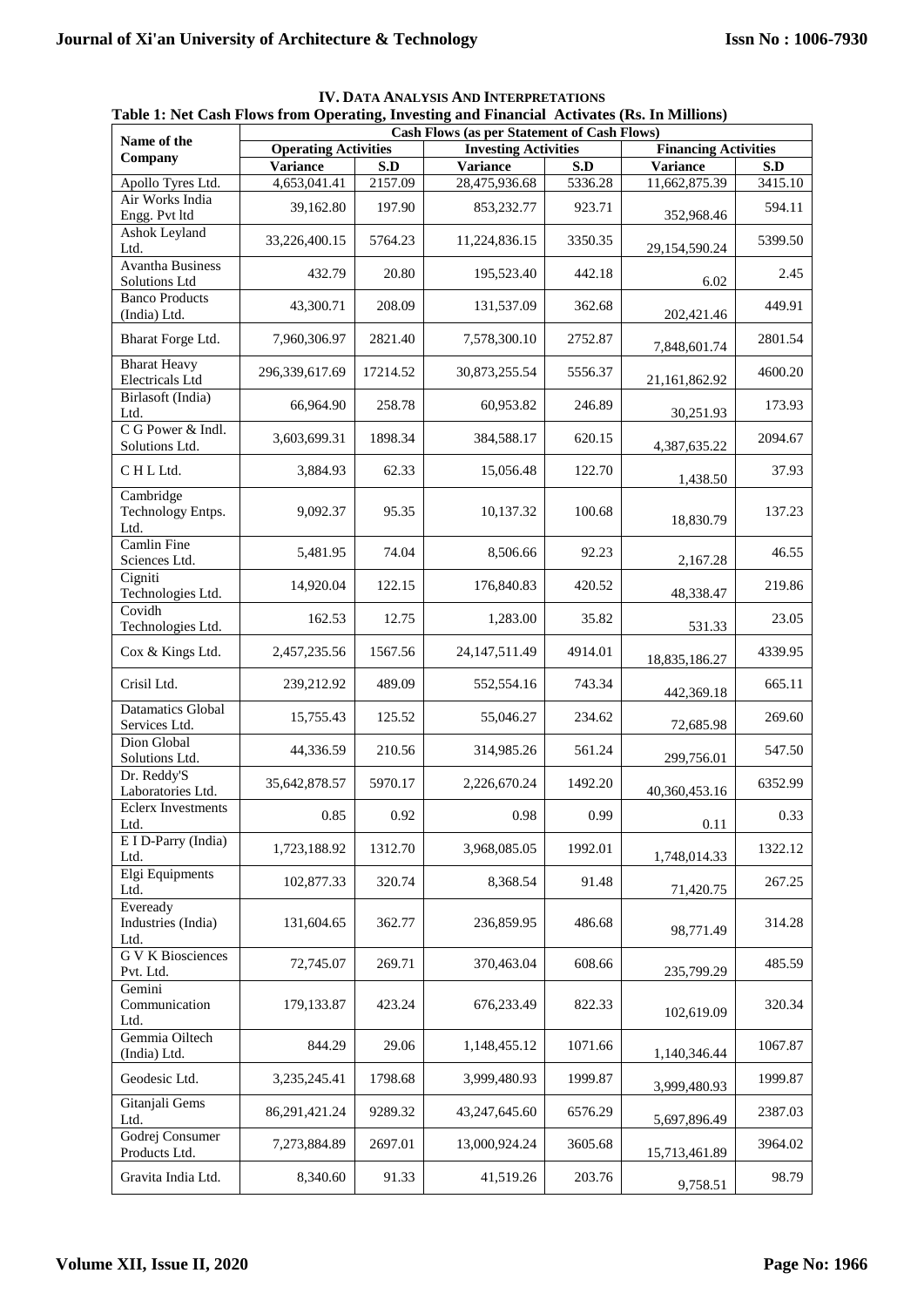| Gujarat N R E<br>Coke Ltd.                   | 2,831,581.50      | 1682.73  | 3,649,147.93     | 1910.27  | 2,716,643.38     | 1648.22  |
|----------------------------------------------|-------------------|----------|------------------|----------|------------------|----------|
| Hanung Toys &<br>Textiles Ltd.               | 3,573,820.42      | 1890.46  | 2,649,133.56     | 1627.62  | 757,444.79       | 870.31   |
| HCL<br>Technologies Ltd.                     | 373,875,416.62    | 19335.86 | 135,507,176.87   | 11640.75 | 209,495,186.97   | 14473.95 |
| Hindalco Industries<br>Ltd.                  | 136, 142, 697. 50 | 11668.02 | 915,210,094.99   | 30252.44 | 636,508,642.94   | 25229.12 |
| Hinduja Global<br>Solutions Ltd.             | 44,993.52         | 212.12   | 458,018.11       | 676.77   | 153,970.08       | 392.39   |
| Hindustan<br>Construction Co.<br>Ltd.        | 9,175,134.17      | 3029.05  | 17,860,684.26    | 4226.19  | 7,195,566.70     | 2682.46  |
| <b>Hindustan Unilever</b><br>Ltd.            | 77,732,904.10     | 8816.63  | 105,892,159.27   | 10290.39 | 42,597,013.91    | 6526.64  |
| I C R A Techno<br>Analytics Ltd.             | 2,183.50          | 46.73    | 30,742.46        | 175.34   | 22,581.16        | 150.27   |
| Indian Hotels Co.<br>Ltd.                    | 3,126,001.79      | 1768.05  | 21,787,263.49    | 4667.68  | 16,956,462.80    | 4117.82  |
| International<br>Conveyors Ltd.              | 13,989.93         | 118.28   | 9,206.42         | 95.95    | 16,251.85        | 127.48   |
| ITCLtd.                                      | 626,368,301.64    | 25027.35 | 256,702,472.36   | 16021.94 | 182,749,915.62   | 13518.50 |
| J K M Erla<br>Automotive Ltd.                | 1,399.82          | 37.41    | 92,359.24        | 303.91   | 46,644.72        | 215.97   |
| Jain Irrigation<br>Systems Ltd.              | 3,271,889.97      | 1808.84  | 8,045,895.01     | 2836.53  | 2,623,507.27     | 1619.72  |
| Kaashyap<br>Technologies Ltd.                | 4,529.36          | 67.30    | 145,973.85       | 382.07   | 61,973.65        | 248.95   |
| Kanoria Chemicals<br>& Inds. Ltd.            | 272,850.92        | 522.35   | 1,043,538.03     | 1021.54  | 1,426,259.51     | 1194.26  |
| Kansai Nerolac<br>Paints Ltd.                | 455,276.16        | 674.74   | 52,050.86        | 228.15   | 1,113,787.44     | 1055.36  |
| Kiri Industries Ltd.                         | 486,580.30        | 697.55   | 829,480.99       | 910.76   | 349,945.99       | 591.56   |
| Larsen & Toubro<br>Ltd.                      | 193,303,603.31    | 13903.37 | 381,996,868.80   | 19544.74 | 406, 438, 172.08 | 20160.31 |
| L T Foods Ltd.                               | 650,704.27        | 806.66   | 931,224.87       | 965.00   | 73,388.99        | 270.90   |
| Lupin Ltd.                                   | 65,599,400.84     | 8099.35  | 10,073,141.01    | 3173.82  | 5,874,458.26     | 2423.73  |
| NIIT<br>Technologies Ltd.                    | 1,146,366.75      | 1070.69  | 24,444.53        | 156.35   | 663,675.30       | 814.66   |
| Nitin Fire<br>Protection Inds.<br>Ltd.       | 135,624.82        | 368.27   | 160,296.99       | 400.37   | 51,321.49        | 226.54   |
| N M D C Ltd.                                 | 79,923,787.75     | 8940.01  | 320,370,919.05   | 17898.91 | 429,024,606.77   | 20712.91 |
| Opto Circuits<br>(India) Ltd.                | 639,466.92        | 799.67   | 4,763,778.44     | 2182.61  | 4,869,832.84     | 2206.77  |
| Orbit Exports Ltd.                           | 8,111.05          | 90.06    | 5,991.53         | 77.40    | 10,293.84        | 101.46   |
| Parekh Aluminex<br>Ltd.                      | 833, 872. 93      | 913.17   | 1,468,093.93     | 1211.65  | 667,020.09       | 816.71   |
| Phoenix Lamps<br>Ltd.                        | 44,668.41         | 211.35   | 61,644.75        | 248.28   | 10,700.56        | 103.44   |
| <b>Piramal Enterprises</b><br>Ltd.           | 292,322,532.16    | 17097.44 | 428,526,652.82   | 20700.89 | 1,168,423,162.74 | 34182.21 |
| <b>Polaris Consulting</b><br>& Services Ltd. | 1,225,425.39      | 1106.99  | 403,606.51       | 635.30   | 496,667.85       | 704.75   |
| Prime Focus Ltd.                             | 79,465.68         | 281.90   | 1,262,240.32     | 1123.49  | 752,913.49       | 867.71   |
| Prithvi Information<br>Solutions Ltd.        | 1,041,366.30      | 1020.47  | 1,658,350.29     | 1287.77  | 241,693.07       | 491.62   |
| <b>Prodapt Solutions</b><br>Pvt. Ltd.        | 6,514.81          | 80.71    | 27,729.96        | 166.52   | 15,166.42        | 123.15   |
| Punjab National<br>Bank                      | 6,990,304,752.45  | 83608.04 | 3,155,672,351.85 | 56175.37 | 4,570,699,105.50 | 67606.95 |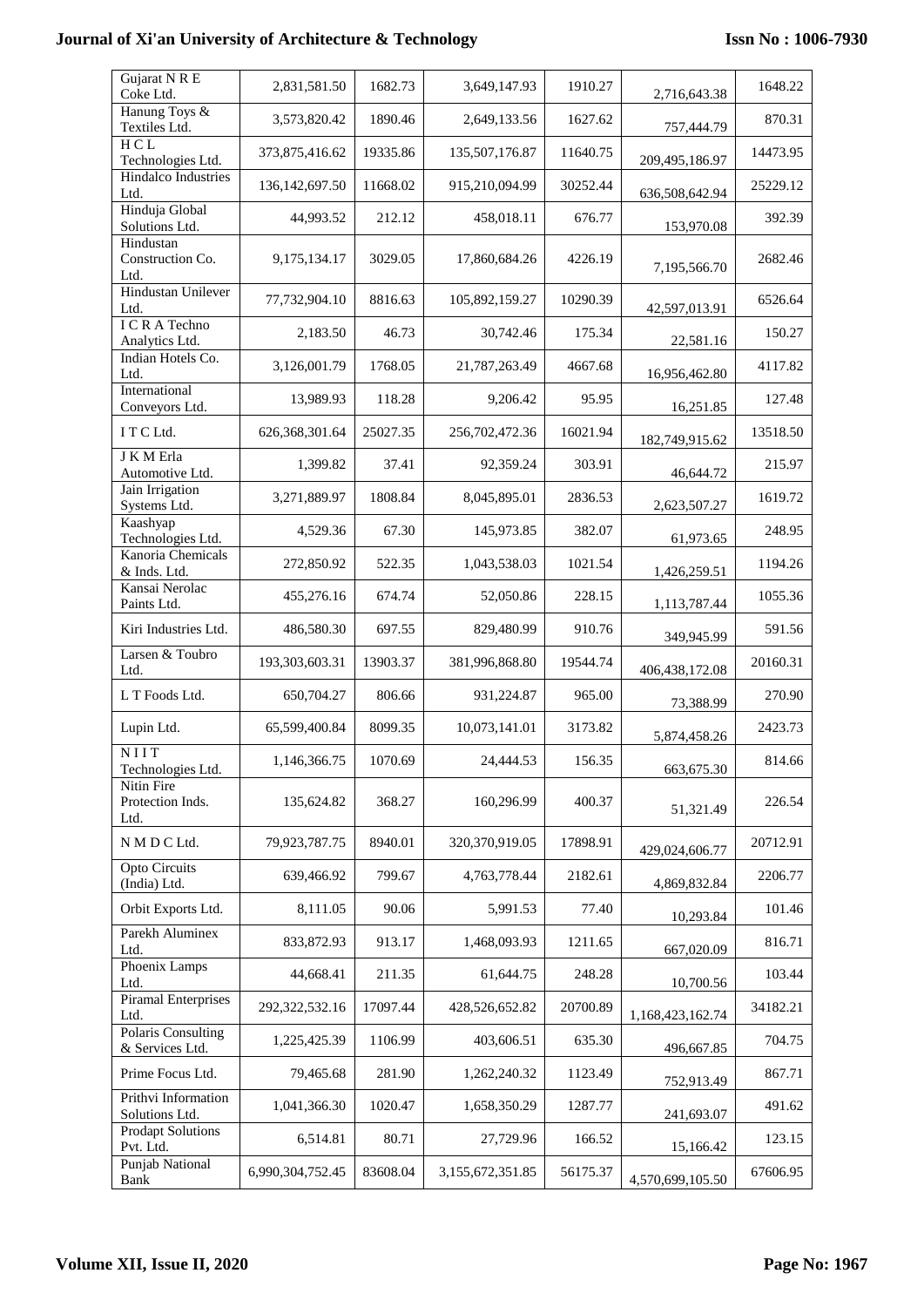| Quess Corp Ltd.                          | 31,875.48        | 178.54   | 793.29            | 28.17     | 57,448.37        | 239.68    |
|------------------------------------------|------------------|----------|-------------------|-----------|------------------|-----------|
| R S B<br>Transmissions (I)<br>Ltd.       | 172,190.67       | 414.96   | 206,263.56        | 454.16    | 70,502.35        | 265.52    |
| <b>Rain Industries</b><br>Ltd.           | 1,112,935.43     | 1054.96  | 2,963,390.42      | 1721.45   | 1,743,311.93     | 1320.35   |
| <b>Reliance Industries</b><br>Ltd.       | 6,767,768,364.95 | 82266.45 | 11,252,649,569.29 | 106078.51 | 9,226,159,110.99 | 198055.95 |
| T V S Logistics<br>Services Ltd.         | 53,425.91        | 231.14   | 8,425,611.78      | 2902.69   | 4,042,941.62     | 2010.71   |
| Sabero Organics<br>Gujarat Ltd.          | 29,044.92        | 170.43   | 82,264.17         | 286.82    | 45,686.95        | 213.75    |
| Serum Institute Of<br>India Pvt. Ltd.    | 53,831,065.10    | 7336.97  | 4,976,660.22      | 2230.84   | 32,796,459.25    | 5726.82   |
| <b>Spectacle Ventures</b><br>Ltd.        | 157.68           | 12.56    | 421.65            | 20.53     | 44.06            | 6.64      |
| Strides Shasun Ltd.                      | 420,667.68       | 648.59   | 201,976,006.59    | 14211.83  | 221,872,342.96   | 14895.38  |
| Sun<br>Pharmaceutical<br>Inds. Ltd.      | 142,609,840.28   | 11941.94 | 153,254,334.90    | 12379.59  | 244,998,897.40   | 15652.44  |
| Superhouse Ltd.                          | 9,686.49         | 98.42    | 6,247.76          | 79.04     | 22,469.87        | 149.90    |
| Symphony Ltd.                            | 133,361.90       | 365.19   | 212,133.54        | 460.58    | 162,083.35       | 402.60    |
| T V S Logistics<br>Services Ltd.         | 60,078.60        | 245.11   | 159,581.71        | 399.48    | 80,933.84        | 284.49    |
| <b>Tata Chemicals</b><br>Ltd.            | 19,185,899.33    | 4380.17  | 62,617,462.26     | 7913.12   | 45,167,380.70    | 6720.67   |
| <b>Tata Consultancy</b><br>Services Ltd. | 3,033,303,013.44 | 55075.43 | 1,866,270,999.41  | 43200.36  | 518,955,903.03   | 22780.60  |
| Tata Motors Ltd.                         | 458,616,364.40   | 21415.33 | 2,257,466,670.09  | 47512.81  | 2,080,481,851.33 | 45612.30  |
| Tata Technologies<br>Ltd.                | 362,905.81       | 602.42   | 2,116,386.44      | 1454.78   | 1,488,850.87     | 1220.18   |
| Tech Mahindra<br>Ltd.                    | 79, 204, 383. 38 | 8899.68  | 40, 431, 132. 54  | 6358.55   | 95,584,904.32    | 9776.75   |
| <b>Tega Industries</b><br>Ltd.           | 46,022.92        | 214.53   | 36,617.92         | 191.36    | 26,028.48        | 161.33    |
| Thermax Ltd.                             | 2,932,688.67     | 1712.51  | 1,471,153.32      | 1212.91   | 3,214,272.04     | 1792.84   |
| Time Technoplast<br>Ltd.                 | 130,592.76       | 361.38   | 317,397.46        | 563.38    | 97,196.30        | 311.76    |
| UPLLtd.                                  | 20,941,356.73    | 4576.17  | 55,388,617.29     | 7442.35   | 22,310,682.51    | 4723.42   |
| <b>Ultratech Cement</b><br>Ltd.          | 102,274,189.14   | 10113.07 | 23,156,309.12     | 4812.10   | 189,623,103.06   | 13770.37  |
| Voltas Ltd.                              | 5,200,251.79     | 2280.41  | 435,508.47        | 659.93    | 1,386,779.46     | 1177.62   |
| WPILLtd.                                 | 20,274.35        | 142.39   | 40,042.81         | 200.11    | 12,937.42        | 113.74    |
| Wipro                                    | 305,530,515.14   | 17479.43 | 187,294,262.90    | 13685.55  | 944,854,236.46   | 30738.48  |
| Zydus Animal<br>Health Ltd.              | 2,269.95         | 47.64    | 6,233.71          | 78.95     | 135.67           | 11.65     |

# **(Source: Authors Compilation)**

The Variance and Standard Deviation of net cash flows from Operating, Investing and Financial Activities of selected Ninety companies after CBM&As are presented above in Table 1. It is clear from the above table that

*for Cash Flows from Operating Activities:* Eclerx Investments Ltd. has less fluctuation since its standard deviation is 0.92 with a variance of 0.85 and Punjab National Bank had highest fluctuation with a standard deviation of 83608 with a variance of 6990304752.

*for Cash Flows from Investing Activities:* Here also Eclerx Investments Ltd. has less fluctuation since its standard deviation is 0.99 with a variance of 0.98 and Reliance Industries Ltd. had highest fluctuation with a standard deviation of 106078 with a variance of 11252649569.

*for Cash Flows from Financing Activities:* Here also Eclerx Investments Ltd. has less fluctuation since its standard deviation is 0.33 with a variance of 0.11 and Rain Industries Ltd. had highest fluctuation with a standard deviation of 198055 with a variance of 39226159110.

| <b>V. TESTING OF HYPOTHESIS</b>                                         |
|-------------------------------------------------------------------------|
| Table 2: One-way ANOVA test for Net Cash Flow from Operating Activities |

| Table 2. One-way move the test for first cash from from Operating Activities |                     |      |                   |         |         |                    |  |
|------------------------------------------------------------------------------|---------------------|------|-------------------|---------|---------|--------------------|--|
| <b>Source of Variation</b>                                                   | SS                  | D.f  | МS                |         | P-Value | <b>F</b> -Critical |  |
| Between Groups                                                               | 991,678,980,443.99  | 96   | 10,329,989,379.62 | 42.8111 | 0.0000  | 1.2728             |  |
| Within Groups                                                                | 158,529,009,298.18  | 657  | 241, 292, 251.60  |         |         |                    |  |
| Total                                                                        | 1,150,207,989,742.1 | 753. |                   |         |         |                    |  |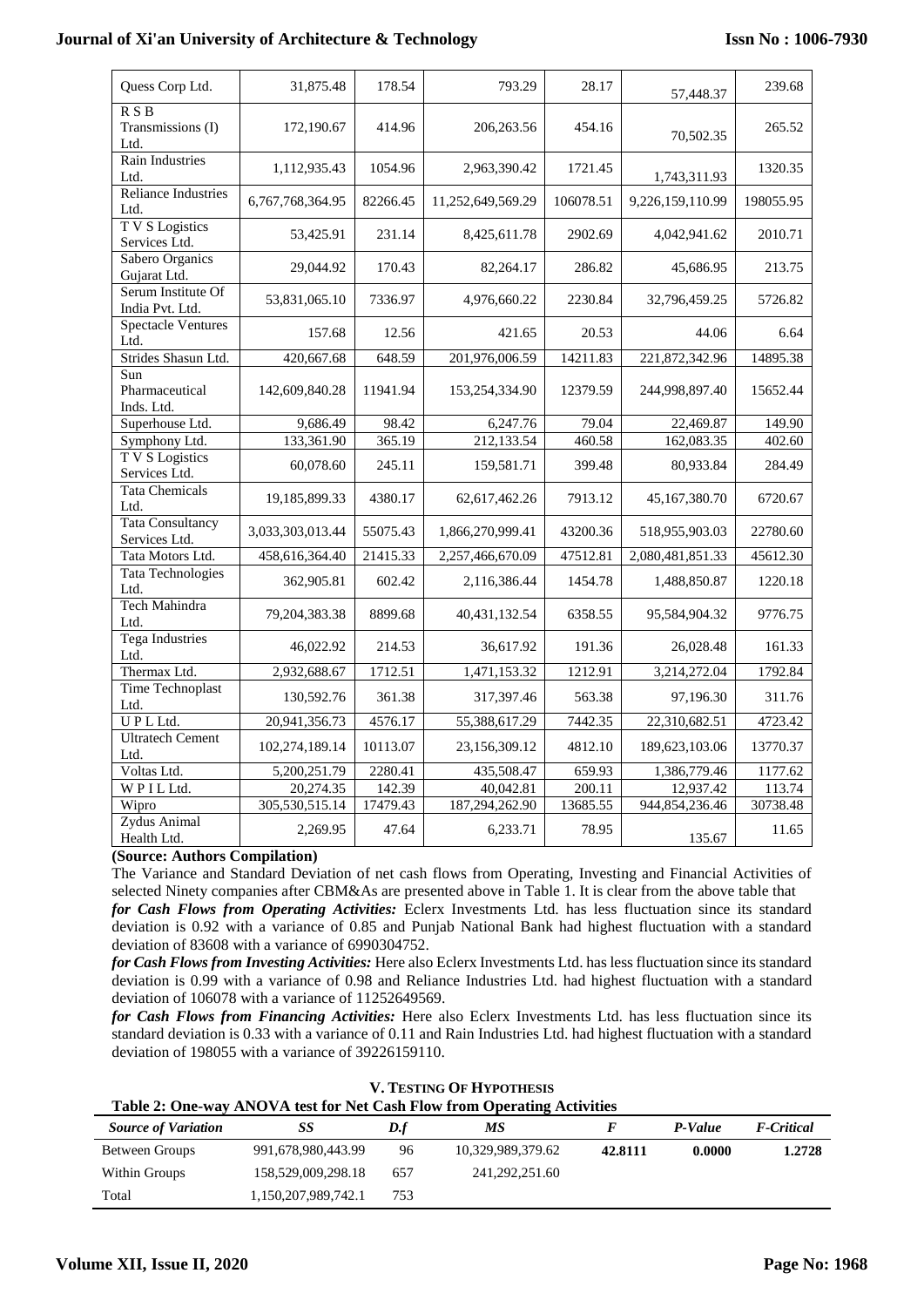#### **(Source: Authors Compilation)**

One-way ANOVA test result for net cash flow from operating activities are presented in Table 2. According to the table the F statistics at 5% level of significance for net cash flow from operating activities is 42.8111 and Fcritical is 1.2728. Since the F statistic is greater than the F-critical, the Null Hypothesis should be rejected.

| <b>Source of Variation</b> | SS                 | D.f | МS             |        | P-Value | <b>F</b> -Critical |
|----------------------------|--------------------|-----|----------------|--------|---------|--------------------|
| Between Groups             | 60,416,888,450.32  | 94  | 642,732,855.85 | 2.3569 | 0.0000  | 1.2751             |
| Within Groups              | 180,798,958,523.68 | 663 | 272,698,278.32 |        |         |                    |
| Total                      | 241,215,846,974.00 | 757 |                |        |         |                    |

| Table 3: One-way ANOVA test for Net Cash Flow from Investing Activities |  |  |  |  |  |  |  |
|-------------------------------------------------------------------------|--|--|--|--|--|--|--|
|-------------------------------------------------------------------------|--|--|--|--|--|--|--|

#### **(Source: Authors Compilation)**

One-way ANOVA test result for net cash flow from Investing activities are presented in Table 3. According to the table the F statistics at 5% level of significance for net cash flow from investing activities is 2.3569 and Fcritical is 1.2751. Since the F statistic is greater than the F-critical, the Null Hypothesis should be rejected.

|  |  |  | Table 4: One-way ANOVA test for Net Cash Flow from Financing Activities |  |
|--|--|--|-------------------------------------------------------------------------|--|
|  |  |  |                                                                         |  |

| <b>Source of Variation</b> | SS                   | D.f | МS               |         | P-value | <b>F-Critical</b> |
|----------------------------|----------------------|-----|------------------|---------|---------|-------------------|
| Between Groups             | 886909564836.85      | 96  | 9,238,641,300.38 | 16.3920 | 0.0000  | 1.2680            |
| Within Groups              | 463,848,747,925.70   | 823 | 563,607,227.13   |         |         |                   |
| Total                      | 1,350,758,312,762.55 | 919 |                  |         |         |                   |

#### **(Source: Authors Compilation)**

One-way ANOVA test result for net cash flow from Financing activities are presented in Table 4. According to the table the F statistics at 5% level of significance for net cash flow from financing activities is 16.3920 and Fcritical is 1.2680. Since the F statistic is greater than the F-critical, the Null Hypothesis should be rejected.

#### **VI. FINDINGS:**

From the above analysis and one way ANOVA test following points were noted;

1. Eclerx Investments Ltd. has very less fluctuation in its financial position after CBM&As since its standard deviation is less than one in case of all the three cash flows activities.

2. Punjab National Bank had highest fluctuation in its operating cash flows after CBM&As and care should be taken by the policy makers while entering into such agreements in future.

3. Reliance Industries Ltd. had highest fluctuation in its investing cash flows after CBM&As and due care has to be taken by the policy makers while investing in CapExp. While entering into such agreements in future.

4. Rain Industries Ltd. had highest fluctuation in its financing cash flows after CBM&As and due care has to be taken by the policy makers while broadening their capital structure.

5. One-way ANOVA test rejects all the three hypothesis which shows that there is a significant differences in all the three cash flow activities of the company after CBM&As.

#### **VII. CONCLUSION:**

This study has helped draw conclusions with respect to cash flows position of major CBM&As took place in India between 2007 to 2017 and it is evident that only few companies could cope up with such expansion with less variability and most of the companies failed to handle their cash positions with less variability. It can be concluded that CBM&As undertaken by Indian acquirers of foreign targets leads to significant differences in their net cash flows of all the three activities i.e., Operating, Investing and Financial. Therefore policy makers should take a due care after such CBM&As to maintain a stable cash flow positions in order to safeguard their liquidity and solvency positions.